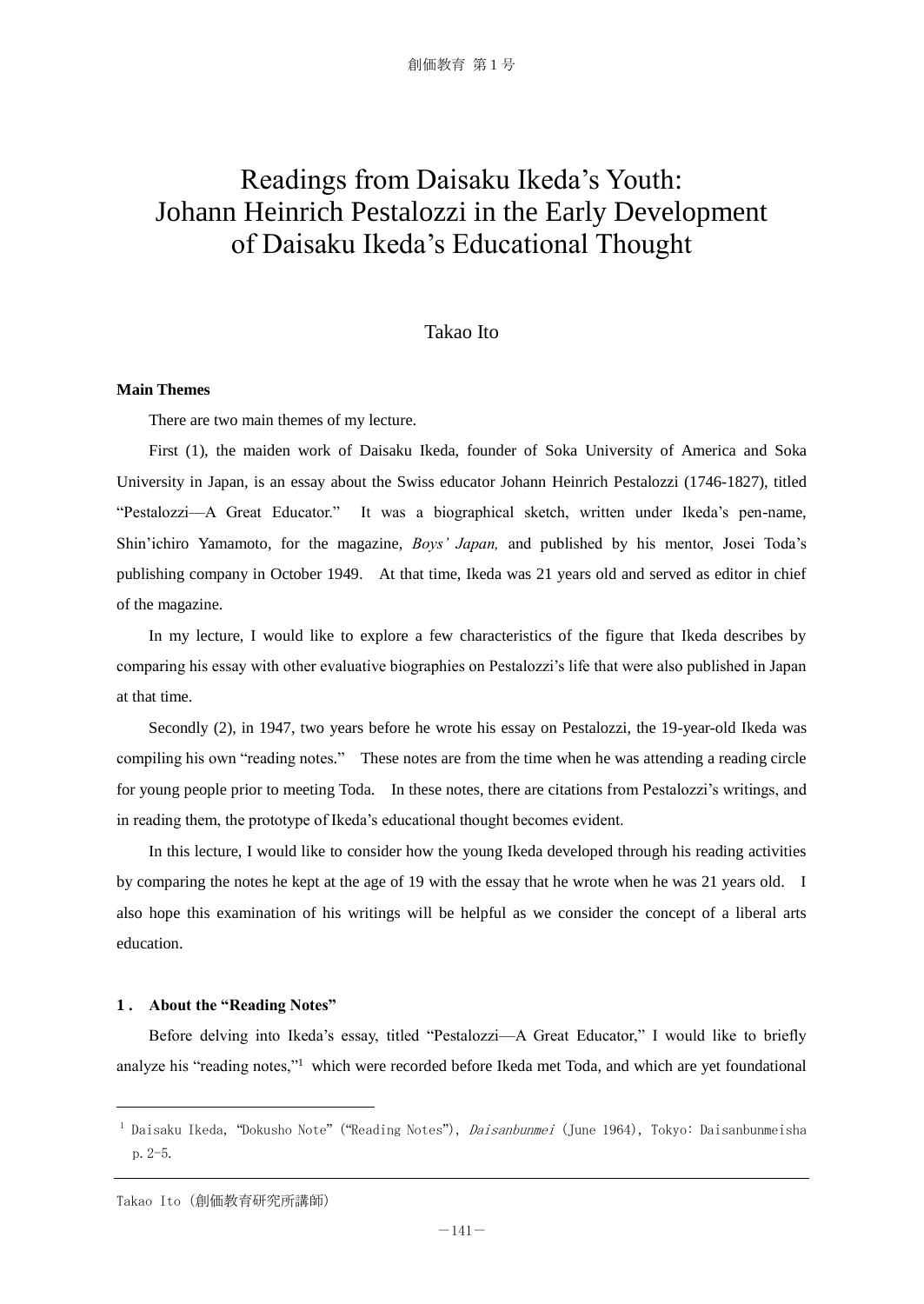in the formation of Ikeda's educational thought.

 In his private notes, Ikeda had already extracted five passages from Pestalozzi's writings, including *The Evening Hours of a Hermit* (Pestalozzi, 1780) and *Letter from Stans* (Pestalozzi, 1799) (the Japanese translation he used as his source was published by Iwanami Shoten Publishing, Ltd., 1943). According to his reflections in later years, Ikeda used his reading notes when he wrote his essay, titled "Pestalozzi—A Great Educator."<sup>2</sup>

## **Quotations from** *Letter from Stans*

 *Letter from Stans* is said to be an important representative work written by Pestalozzi during his middle years, in which he establishes his own educational methods. In *Letter from Stans,* Pestalozzi compares education at school with education at home and states that the former should be modeled on the latter. According to Pestalozzi, the characteristics of education at home include making use of "children's natural surroundings," "children's daily needs," and "children's spontaneous activities" as a means of cultivation. Pestalozzi believed that the best means of instilling high thinking in children was through the observation, description, naming and classification of objects in their natural environment, what he called "an object lesson," moving gradually from objects to ideas. About the focus on the child's daily life, Ikeda recorded in his notes the words of Pestalozzi, "it was exactly this thought, on which I based the whole realization of my plan."<sup>3</sup>

 In the same text, Pestalozzi describes the ideal of human education, which states: "Every Good human education requires that the mother's eye in the living room observes every day and every hour changes of the spiritual condition of her child with certainity in it's eyes, mouth and forehead." "Good human education essentially requires that the power of the educator is also like that of a father, which is pure and generally gives life to the family's overall livelihood."<sup>4</sup>

 Ikeda recorded following Pestalozzi's words: "True benefits of human knowledge exist for humankind in the assurance of the foundation, which they come from and are based on."<sup>5</sup>

## **Quotations from** *The Evening Hours of a Hermit*

 This book is an important representative work of Pestalozzi's formative years, in which he argues for the ideals of education for ordinary people. In his notes, Ikeda quotes portions of this book where Pestalozzi compares "artificial education" and "natural education," and discusses the importance of the

<sup>&</sup>lt;sup>2</sup> Daisaku Ikeda, *Wakaki hi no Dokusho* (A Youthful Reading), Tokyo: Daisanbunmeisha, 1978, pp.115-116.

<sup>&</sup>lt;sup>3</sup> Translated from German: Johann Heinrich Pestalozzi, *Pestalozzi's Brief an einen Freund über seinen* Aufenthalt in Stanz(1799), in Pestalozzi's Sämtliche Werke, Vol.11, gesichtet, vervollständigt und mit erläuterunden Einleitungen versehen von L.W.Seyffarth, Brandenburg a.H.:A.Müller, 1871, pp.19-20.

<sup>4</sup> Ibid., p.20.

<sup>5</sup> Ibid., p.40.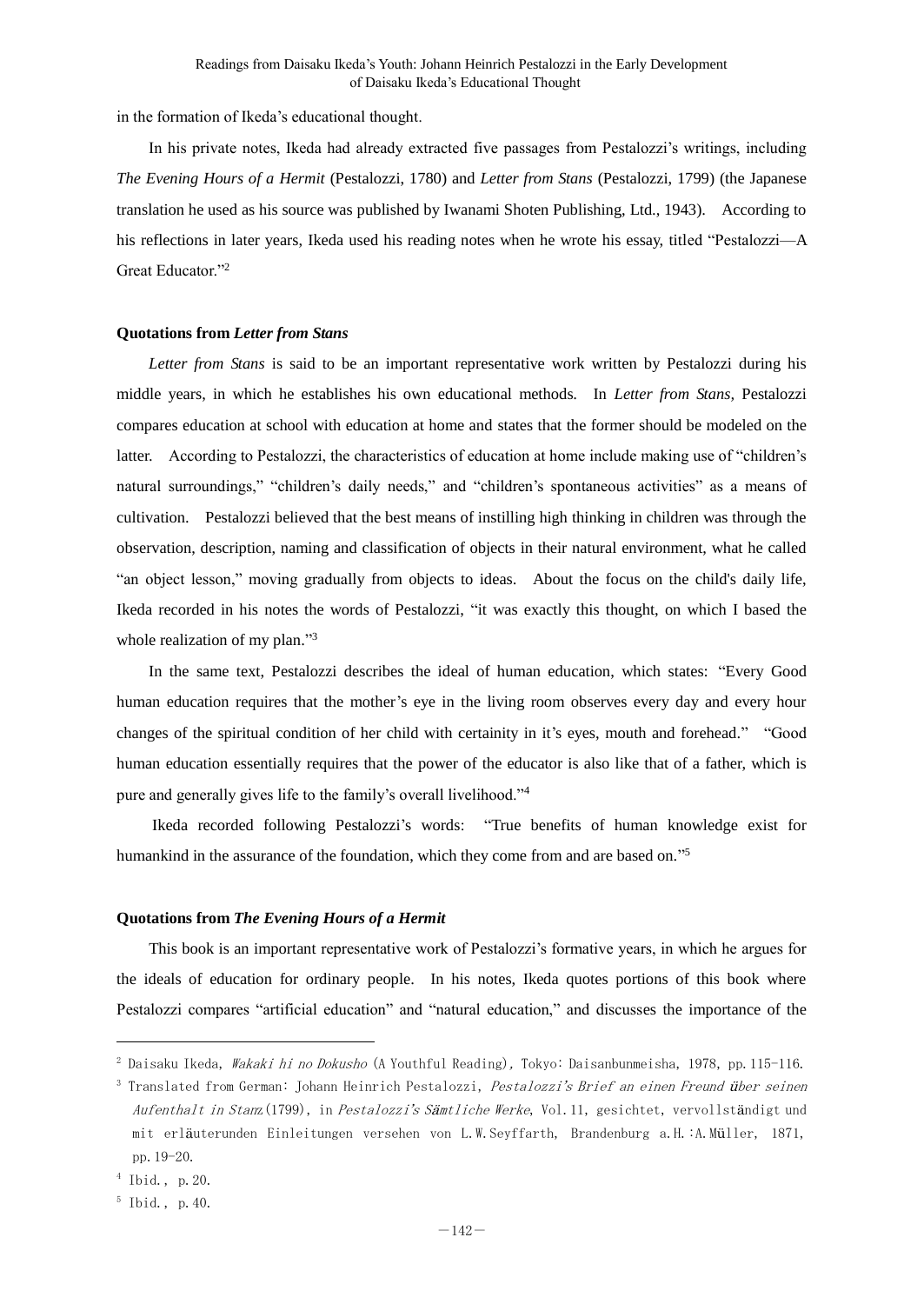latter. (This corresponds to the comparison between education at school versus education at home that was touched upon in *Letter from Stans*.*)*

 "All pure powers of benediction," records Ikeda, "brought forth by humanity are not gifts of skill or chance. They lie in the inner nature of all human beings, along with other inherent qualities. The development of these powers is the common necessity of all humankind."<sup>6</sup>

Also, "The power of nature, the pure cultivation of humankind, where art thou?"<sup>7</sup>

It is also recorded in the notes: "In the depths of my inner self lies the solution of this truth."<sup>8</sup>

 When we re-formulate the basis of his "reading notes" to examine how Ikeda read Pestalozzi's writings at the age of 19, three keywords come to mind. They are: "object lesson," "human education," and "benediction of humanity."

 Put simply, an "object lesson" is education that uses "children's natural surroundings, daily needs, and spontaneous activities" as a means of cultivation. "Human education" is that which nurtures the basis of children's intellect and sense of values in a home environment like the one in which "the mother's eye in the living room observes every day and every hour changes of the spiritual condition of her child with certainity in it's eyes, mouth and forehead." Pestalozzi states that the purpose of education is to bring forth the powers that "lie in the inner nature of all human beings, along with other inherent qualities" through such natural methods aimed at realizing the power of humankind. For Ikeda, who experienced the tyranny of militaristic education during the most impressionable days of his youth, Pestalozzi's democratic thoughts on education likely were a great impetus to thinking about the future of Japan and the world.

### **2 "Pestalozzi—A Great Educator"**

 Based on the above-mentioned comments about Ikeda's reading notes, let us now look more in depth at the 21-year-old Ikeda's essay, titled "Pestalozzi—A Great Educator." Please refer to the handout of excerpts from Ikeda's essay. I have underlined parts of his essay, which I thought may especially need annotation.

 First, let's start with the Quote number one on your handout. Ikeda started his essay by the following sentences.

<sup>&</sup>lt;sup>6</sup> Translated from German: Johann Heinrich Pestalozzi, *Die Abendstunde eines Einsiedlers* (1780), in the appendix of Sekai Kyoikugaku Senshu (A Collection of World Pedagogy), vol.35, Tokyo: Meiji Tosho Shuppan, 1971, p.178.

 $^7$  Ibid., p. 179.

<sup>8</sup> Ibid., p.178.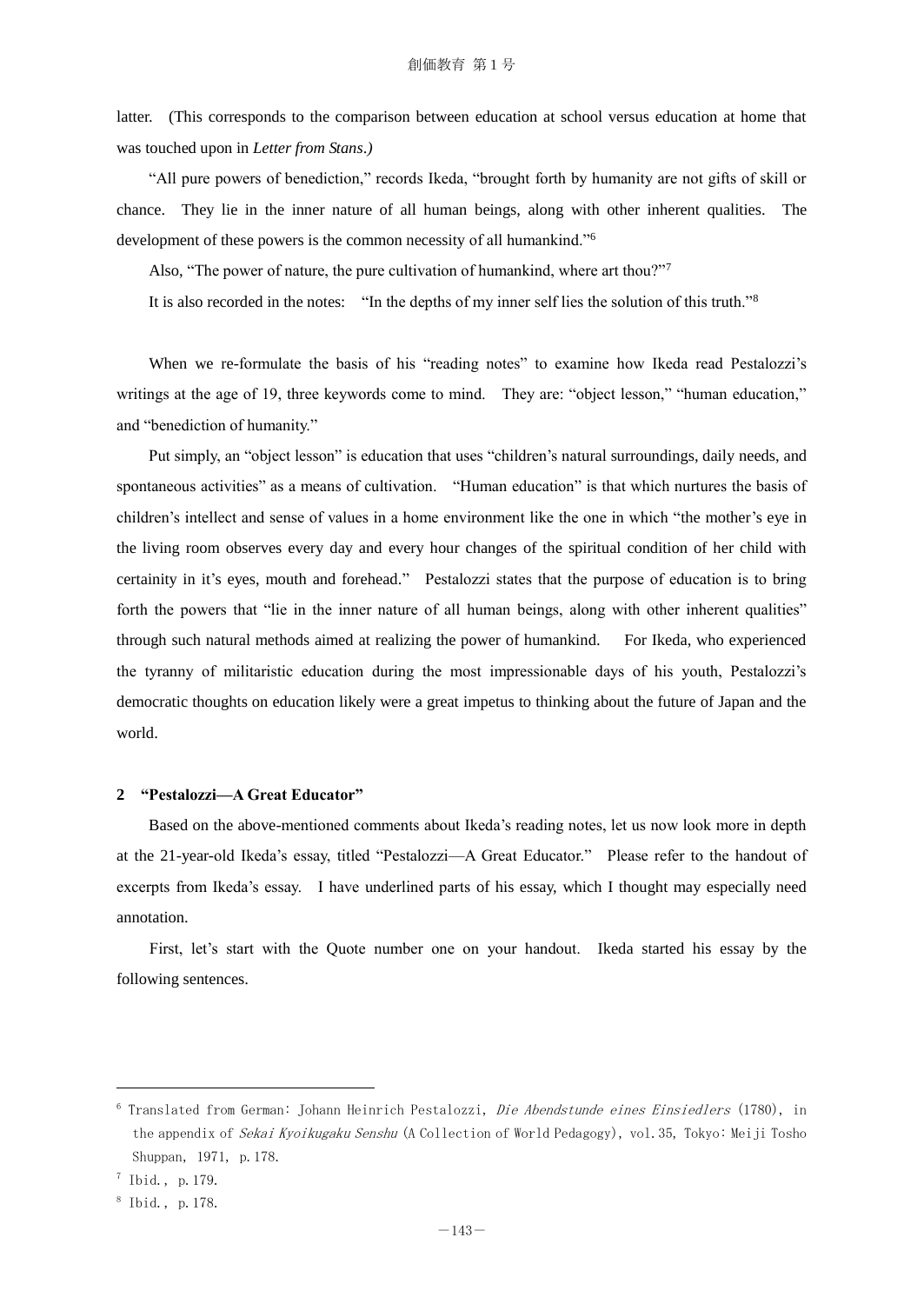## **a. A Noble Statue**

A peaceful nation, Switzerland. Just by hearing the name 'Switzerland,' our hearts cannot help but recall a picturesque serene nation surrounded by those magnificent mountain ranges of the Alps. Approximately 150 years ago, Switzerland gave birth to that great and renowned educator Pestalozzi. Still today, a statue commemorating Pestalozzi stands in Yverdon of Switzerland. ……9

 I would like to point out that the initial word "peaceful" was used to mean "renunciation of war." From 1937 and on while Japan was at war, the word "peace" was used as a slogan to justify the war ("war for the sake of peace.").<sup>10</sup> The most significant moment when the word "peace" regained its meaning of "renunciation of war" was through the enforcement of the new constitution in 1947, two years after the end of the war. At that time, General Douglas MacArthur, commander-in-chief of the Occupation forces, coined the famous phrase: "Nihon yo Toyo no Suisu Tare (Japan, be the Switzerland of Asia)." Ikeda's use of the word "peaceful" with the name of the country "Switzerland" and the adjective "picturesque serene" can be viewed as a reflection of this new spirit of the times.

Let's move on to the second quote on your handout.

### **b. A Boy with No Prospect**

……Since his grades were so poor, his school teacher kept saying, "This child has absolutely no prospect for the future." In this way, Pestalozzi was made fun of by his friends, treated as an eccentric person by people in general, and forsaken by his school teacher. ……However, despite his circumstances, Pestalozzi remained sincere and grew up rapidly. This was due to his mother, who had deep affection for him, and Babeli, an elderly maid, who was extremely warm-hearted. Pestalozzi lost his father at the age of six but what would have happened to Pestalozzi if his mother was not a person of good character? Herein, I keenly sense the great influence of a mother.<sup>11</sup>

 The first way in which Ikeda depicts Pestalozzi is by emphasizing the "influence of one's mother" during childhood. This was because there were many interpretations of Pestalozzi in wartime Japan that emphasized the "influence of one's father" due to the huge influence of patriarchal imperialism at that time. For example, in his commentaries of the books (written in 1943) *The Evening Hours of a Hermit* and *Letter from Stans,* Arata Osada, who translated the books and was one of the most conscientious educators of the

<sup>9</sup> Daisaku Ikeda, "Dai Kyoikusha Pestalozzi" ("Pestalozzi – A Great Educator"), Shonen Nihon (Boy's Japan, October 1949), Tokyo : Nihon Shogakkan, p.85.

<sup>&</sup>lt;sup>10</sup> Takao Ito, "What Japanese Government Policies did Makiguchi Resist Against?," Soka Kyoiku Kenkyu, Vol.3., pp.115-136.

<sup>11</sup> Daisaku Ikeda, "Dai Kyoikusha Pestalozzi," p.86.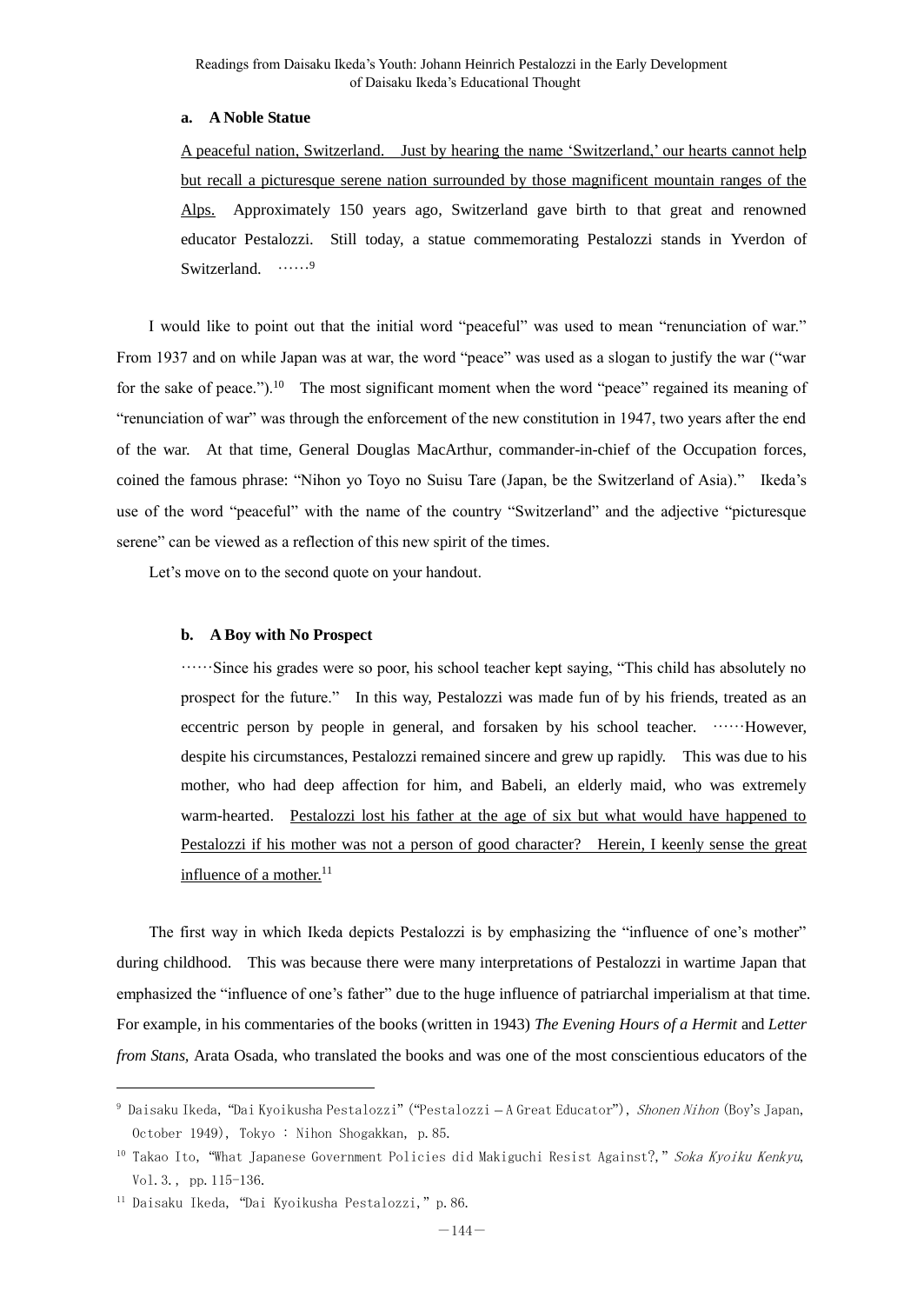time, explained Pestalozzi's theory of education from the perspective of "the relationship between the emperor and the subjects" by stating that "affection between father and child is precisely the bond that ties both the emperor and our subjects together."<sup>12</sup> (Unfortunately, this was during wartime and it was impossible to publish a translation of such a book unless such comments were included.) Ikeda, on the other hand, having read the same book, rendered an interpretation that remained faithful to the original text and its elevation of the mother's role in education.

Now, let's look at the third quote.

# **c. Failure after Failure**

……Experiencing this failure and giving up on a life as a minister, Pestalozzi decided to become a lawyer. However, he eventually failed in an exam to become one. In the end, he gave up on everything thinking "I cannot possibly make a career for myself in academics. That's right! I am going to be a farmer!" He decided to start farming in a place called Neuhof. Pestalozzi was 23 at the time. However, despite spending a great deal of money and making painstaking efforts, things didn't turn out as he wished and he did not make any income.<sup>13</sup>

 Many biographies of Pestalozzi published before the war simply praised his accomplishments. Compared with these publications, it is of great significance that Ikeda's essay focused instead on the setbacks and struggles that Pestalozzi experienced during his youth. We can see Ikeda's affinity with Pestalozzi where he refers to Pestalozzi's failing at farming at the age of 23. Ikeda was 21 years old when he wrote this essay, and was making strenuous efforts working for Toda's publishing company which suffered from inflation. In his diary recorded on June 8th, he wrote "Society holds too many contradictions. Some people are poor though they live and work honestly. Others live by deceit and never lift a finger, but they lack for nothing. All kinds of people in the world."<sup>14</sup>

Now, we'll turn to Quote number four on your handout.

### **d. Discovering His Vocation**

……At that time, Pestalozzi came to a realization: "That's right! There are so many children, who cannot attend school due to poverty. I am going to provide education for them!" …… Pestalozzi's efforts in education began among undernourished and lice-infected children who lived like beggars. He taught children through his behavior and actions by going out to the fields together with them and cultivating the fields, and on rainy days by letting the children spin

<sup>&</sup>lt;sup>12</sup> Arata Osada, "Kaisetsu" ("Commentary"), in the appendix of *Inja no Yugure / Stans Dayori* (The Evening Hours of a Hermit / Letter from Stans), trans. Arata Osada, Tokyo: Iwanami Shoten, 1943, pp.173-180.

<sup>13</sup> Daisaku Ikeda, "Dai Kyoikusha Pestalozzi," p.86.

<sup>&</sup>lt;sup>14</sup> Daisaku Ikeda, A Youthful Diary, Santa Monica: World Tribune Press, 2000, p.8.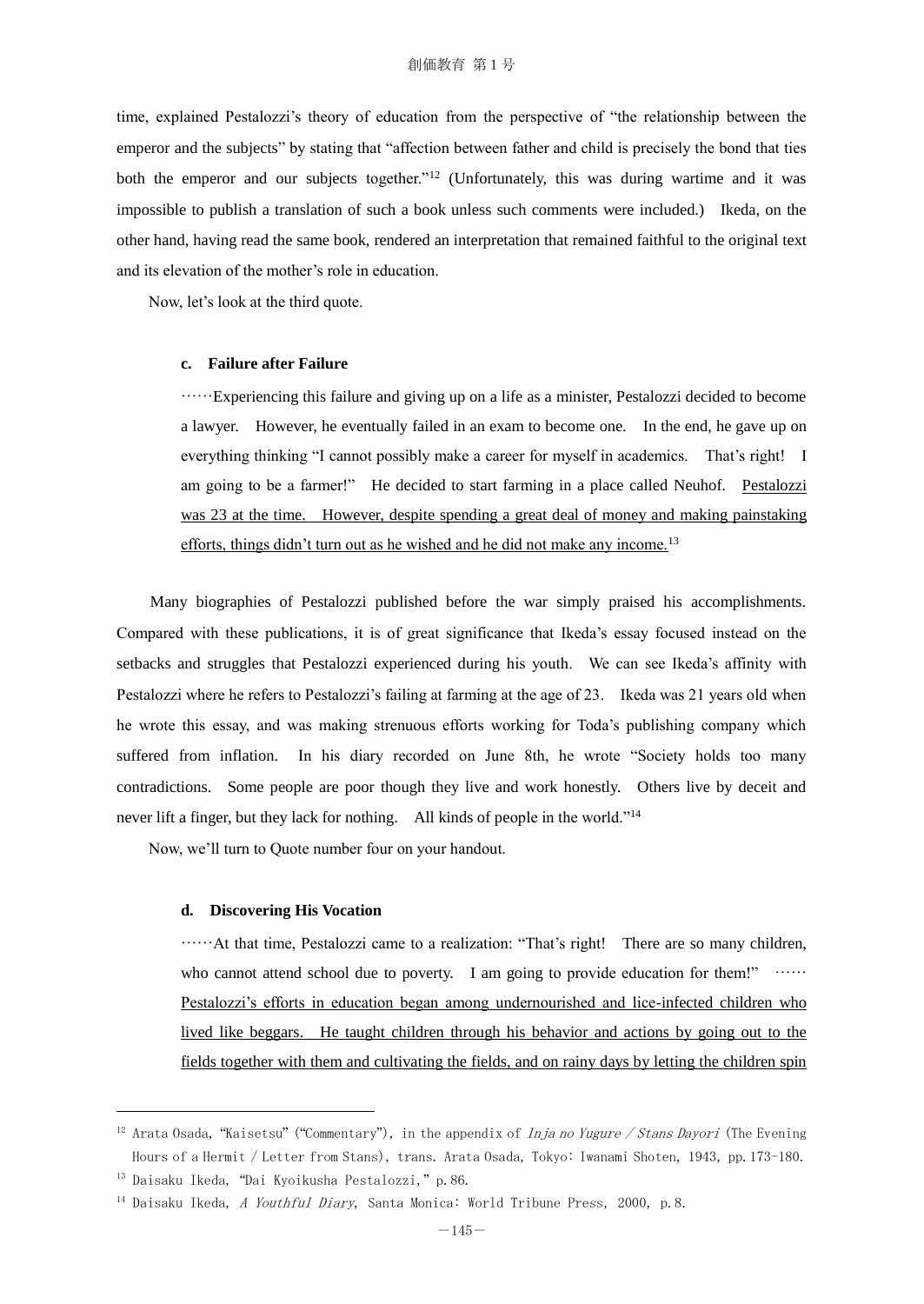cotton in the house. Day and night, he exerted himself earnestly in order to help everyone become human. He devoted himself so that the children who were physically weak could become strong, children without manners could behave properly and those with twisted hearts could straighten out their hearts. ……<sup>15</sup>

 Let's focus for a minute on the sentence from this excerpt beginning … "He taught children through his behavior and actions by going out to the fields together with them and cultivating the fields." This is an example once again of an "object lesson," which in Pestalozzi's words "teaches by example the essential relationship between human beings and the environment," based on the demands of actual daily living (*Letter from Stans*). By doing this, "the man of simplicity and innocence, through training and using the pure compliant application of his knowledge and through silent diligence of all his strength and predispositions, is formed to true human wisdom of nature" (*The Evening Hours)*. In this way, Pestalozzi "exerted himself earnestly in order to help everyone become human"; that is, he practiced the principles of "human education."

 The second way in which Ikeda depicts Pestalozzi is by emphasizing that the ideal of education brings forth the humanity of all people, in other words, "human education." Interpretations of Pestalozzi during wartime Japan instead emphasized raising the "subjects" or "nation," tending to neglect the idea of nurturing "one's humanity." Arata Osada, a translator of Pestalozzi's work whom I mentioned before, stated in another book he published at that time that Pestalozzi's pedagogy, which "makes human beings more human," is "too abstract and general."<sup>16</sup> Osada also noted that at present Japan should attach more importance to "national education" and "state education."

Finally, let's look at Quote number five on your handout.

### **e. Recognized at 53**

Pestalozzi's daily life grew harder each day and he finally ended up living like a beggar. People in general began to distance themselves from Pestalozzi. However, without being bothered, he devoted himself more for the sake of children, upholding the value and importance of education.  $\cdots$  He therefore decided, in his poverty, to write a story and sell it to a magazine company.  $\cdots$ …Finally, he was somehow able to sell this story script which helped his life become a little more comfortable. Using this income, he dedicated himself further to education, and when he reached the age of 53, he was at last recognized in society and gained respect in the field of education. **......** Education is most important for humanity's progress. Without an outstanding education, what development can we expect in humanity?<sup>17</sup>

j.

<sup>15</sup> Daisaku Ikeda, "Dai Kyoikusha Pestalozzi," pp.86-87.

<sup>&</sup>lt;sup>16</sup> Arata Osada, *Kokka Kyoiku Gaku* (National Pedagogy), Tokyo: Iwanami shoten, 1944, pp.81-82.

<sup>17</sup> Daisaku Ikeda, "Dai Kyoikusha Pestalozzi," p.87.